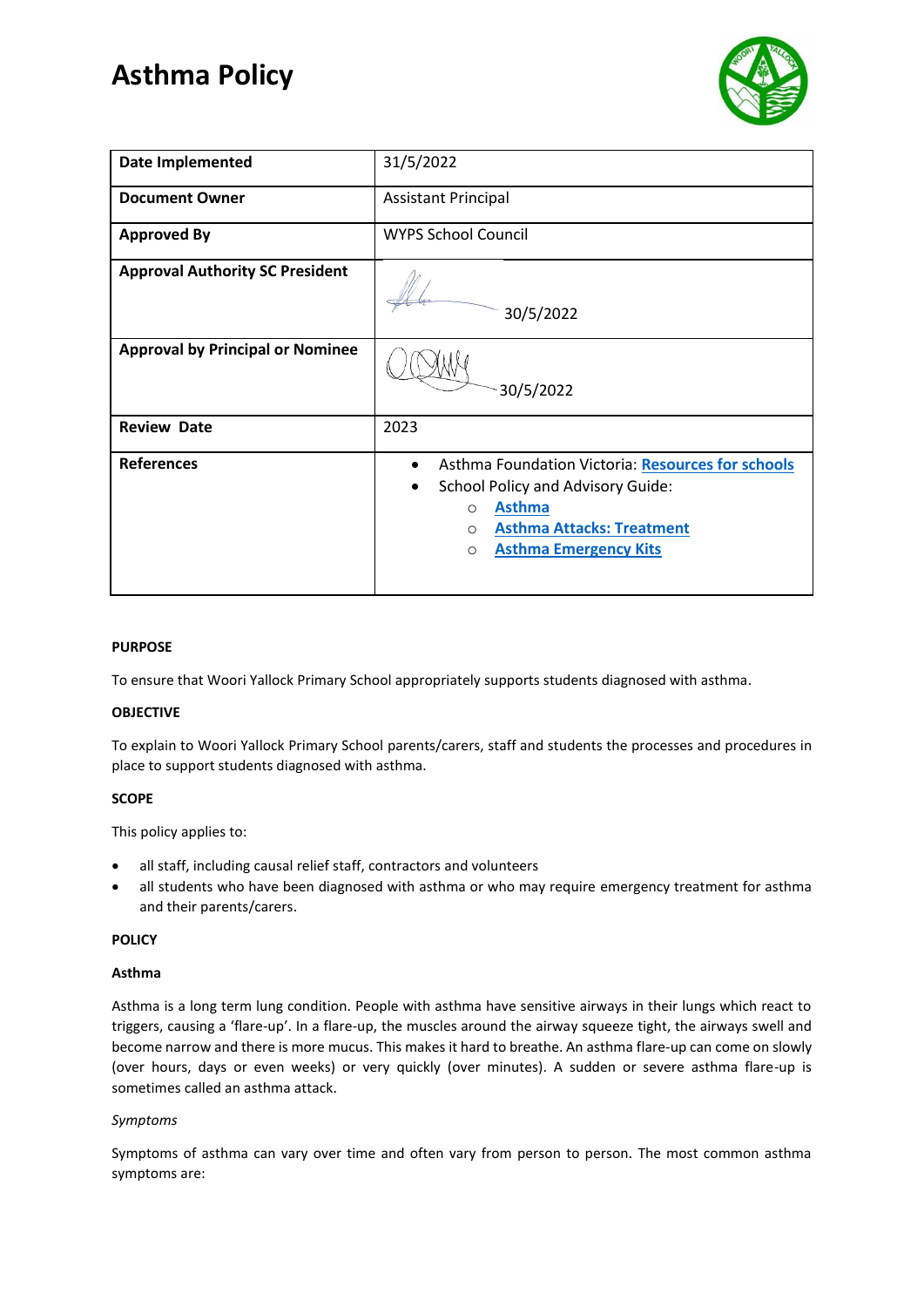- breathlessness
- wheezing (a whistling noise from the chest)
- tight feeling in the chest
- persistent cough

Symptoms often occur at night, early in the morning or during/just after physical activity. If asthma is well controlled, a person should only have occasional asthma symptoms.

# *Triggers*

A trigger is something that sets off or starts asthma symptoms. Everyone with asthma has different triggers. For most people with asthma, triggers are only a problem when asthma is not well controlled with medication. Common asthma triggers include:

- 
- smoke (cigarette smoke, wood smoke from open fires, burn-offs or bushfires)
- house dust mites moulds
- 
- 
- 
- exercise **•** colds/flu
	- weather changes such as thunderstorms and cold, dry air
	-
- pollens animals such as cats and dogs
- chemicals such as household cleaning products deodorants (including perfumes, after-shaves, hair spray and aerosol deodorant sprays)
	- food chemicals/additives certain medications (including aspirin and antiinflammatories)
- laughter or emotions, such as stress

### **Asthma management**

If a student diagnosed with asthma enrols at Woori Yallock Primary School:

- 1. Parents/carers must provide the school with an [Asthma Care](http://www.education.vic.gov.au/school/principals/spag/health/Documents/AsthmaCarePlan.pdf) Plan which has been completed by the student's medical practitioner. The plan must outline:
	- the prescribed medication taken by the student and when it is to be administered, for example as a pre-medication to exercise or on a regular basis
	- emergency contact details
	- the contact details of the student's medical practitioner
	- the student's known triggers
	- the emergency procedures to be taken in the event of an asthma flare-up or attack.
- 2. Parents/carers should also provide a photo of the student to be included as part of the student's Asthma Care Plan.
- 3. First Aid Officer will keep all Asthma Care Plans:
	- In the students classroom with his/her ventolin and the sick bay.
- 4. School staff may also work with parents/carers to develop a Student Health Support Plan which will include details on:
	- how the school will provide support for the student
	- identify specific strategies
	- allocate staff to assist the student

Any Student Health Support Plan will be developed in accordance with Woori Yallock Primary School's Healthcare Needs Policy.

- 5. If a student diagnosed with asthma is going to attend a school camp or excursion, Woori Yallock Primary School parents/carers are required to provide any updated medical information.
- 6. If a student's asthma condition or treatment requirements change, parent/carers must notify the school and provide an updated Asthma Care Plan.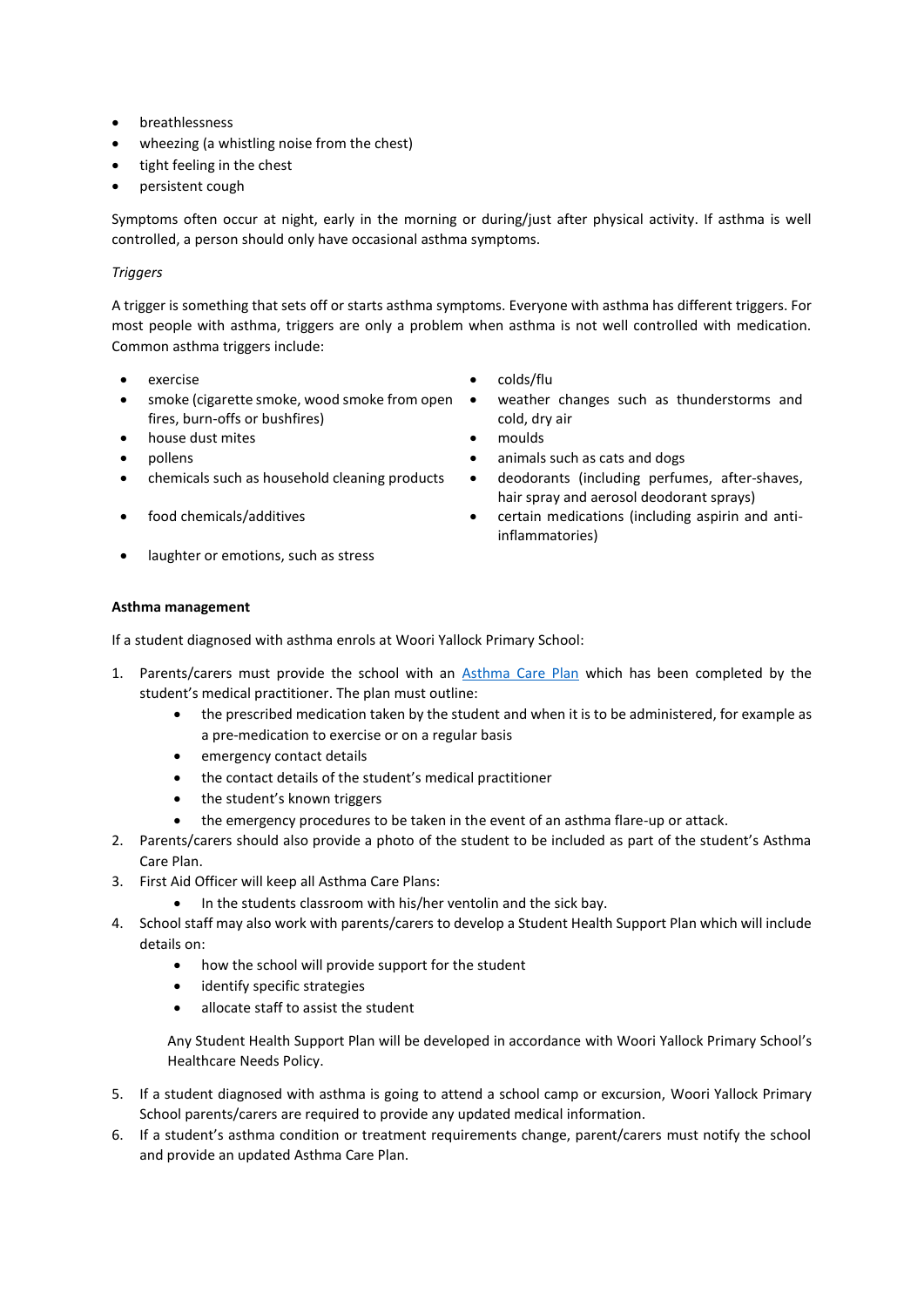7. School staff will work with parents/carers to review Asthma Care Plans (and Student Health Support Plans) once a year.

# **Student asthma kit**

All students diagnosed with asthma are required to have a student asthma kit at school which contains:

- their own prescribed reliever medication labelled with the student's name
- their spacer (if they use one)

Student asthma kits will be stored in the students classroom. There are also spare Ventolin and spacers found in the sick bay.

## **Asthma emergency response plan**

If a student is:

- having an asthma attack
- difficulty breathing for an unknown cause, even if they are not known to have asthma

School staff will endeavour to follow the Asthma First Aid procedures outlined in the table below. School staff may contact Triple Zero "000" at any time.

| <b>Step</b> | <b>Action</b>                                                                                       |  |  |  |  |  |
|-------------|-----------------------------------------------------------------------------------------------------|--|--|--|--|--|
| 1.          | Sit the person upright                                                                              |  |  |  |  |  |
|             | Be calm and reassuring<br>٠                                                                         |  |  |  |  |  |
|             | Do not leave them alone                                                                             |  |  |  |  |  |
|             | Seek assistance from another staff member or reliable student to locate the student's<br>$\bullet$  |  |  |  |  |  |
|             | reliever, the Asthma Emergency Kit and the student's Asthma Care Plan (if available).               |  |  |  |  |  |
|             | If the student's action plan is not immediately available, use the Asthma First Aid as<br>$\bullet$ |  |  |  |  |  |
|             | described in Steps 2 to 5.                                                                          |  |  |  |  |  |
| 2.          | Give 4 separate puffs of blue or blue/grey reliever puffer:                                         |  |  |  |  |  |
|             | Shake the puffer<br>٠                                                                               |  |  |  |  |  |
|             | Use a spacer if you have one<br>٠                                                                   |  |  |  |  |  |
|             | Put 1 puff into the spacer<br>$\bullet$                                                             |  |  |  |  |  |
|             | Take 4 breaths from the spacer<br>$\bullet$                                                         |  |  |  |  |  |
|             | Remember – Shake, 1 puff, 4 breaths                                                                 |  |  |  |  |  |
| 3.          | Wait 4 minutes                                                                                      |  |  |  |  |  |
|             | If there is no improvement, give 4 more separate puffs of blue/grey reliever as above               |  |  |  |  |  |
|             | (or give 1 more dose of Bricanyl or Symbiocort inhaler)                                             |  |  |  |  |  |
| 4.          | If there is still no improvement call Triple Zero "000" and ask for an ambulance.                   |  |  |  |  |  |
|             | Tell the operator the student is having an asthma attack                                            |  |  |  |  |  |
|             | Keep giving 4 separate puffs every 4 minutes until emergency assistance arrives                     |  |  |  |  |  |
|             | (or 1 dose of Bricanyl or Symbicort every 4 minutes - up to 3 doses of Symbicort)                   |  |  |  |  |  |
| 5.          | If asthma is relieved after administering Asthma First Aid, stop the treatment and observe the      |  |  |  |  |  |
|             | student. Notify the student's emergency contact person and record the incident                      |  |  |  |  |  |

Staff will call Triple Zero "000" immediately if:

- the person is not breathing
- if the person's asthma suddenly becomes worse or is not improving
- if the person is having an asthma attack and a reliever is not available
- if they are not sure if it is asthma
- if the person is known to have anaphylaxis
- •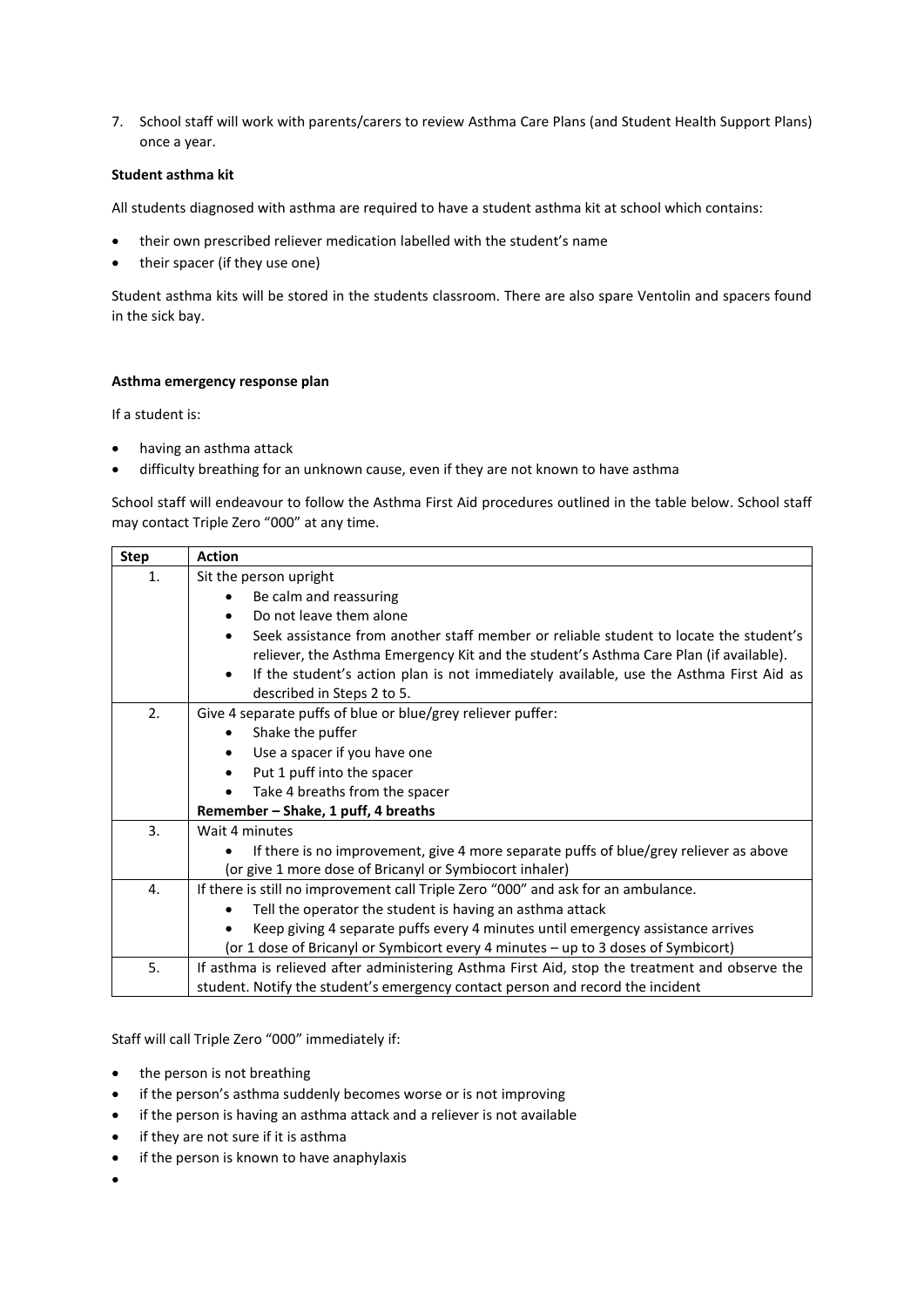# **Training for staff**

Woori Yallock Primary School will arrange the following asthma management training for staff:

| <b>Staff</b>                       | Completed by                                                                                                                                                                                         | <b>Course</b>                                                                                                                 | Provider                                | Cost                   | <b>Valid for</b> |
|------------------------------------|------------------------------------------------------------------------------------------------------------------------------------------------------------------------------------------------------|-------------------------------------------------------------------------------------------------------------------------------|-----------------------------------------|------------------------|------------------|
| Group 1<br>General<br><b>Staff</b> | School staff with a direct<br>with<br>teaching<br>role<br>affected<br>students<br>bv<br>asthma or other school<br>directed<br>staff<br>the<br>bv<br>principal after conducting<br>a risk assessment. | Asthma first aid<br>management for<br>education staff<br>(non-accredited)<br>One hour face-to-<br>face or online<br>training. | The Asthma<br>Foundation of<br>Victoria | Free to all<br>schools | 3 years          |

Woori Yallock Primary School will also conduct an annual briefing for staff on:

- the procedures outlined in this policy
- the causes, symptoms and treatment of asthma
- identities of the students diagnosed with asthma
- how to use a puffer and spacer
- the location of:
	- o the Asthma Emergency Kits
	- o asthma medication which has been provided by parents for student use.

Woori Yallock Primary School will also provide this policy to casual relief staff and volunteers who will be working with students, and may also provide a briefing if the principal decides it is necessary depending on the nature of the work being performed.

# **Asthma Emergency Kit**

Woori Yallock Primary School will provide and maintain at least two Asthma Emergency Kits. One kit will be kept on school premises at first aid room and one will be a mobile kit for activities such as:

- yard duty
- camps and excursions.

The Asthma Emergency Kit will contain:

- at least 1 blue or blue/grey reliever medication such as Airomir, Admol or Ventolin
- at least 2 spacer devices (for single person use only) to assist with effective inhalation of the blue or blue/grey reliever medication (Woori Yallock will ensure spare spacers are available as replacements). Spacers will be stored in a dust proof container.
- clear written instructions on Asthma First Aid, including:
	- o how to use the medication and spacer devices
	- o steps to be taken in treating an asthma attack

-A record sheet/log for recording the details of an asthma first aid incident, such as the number of puffs administered

The school's first aid officer will monitor and maintain the Asthma Emergency Kits. They will:

- ensure all contents are maintained and replaced where necessary
- regularly check the expiry date on the canisters of the blue or blue/grey reliever puffers and place them if they have expired or a low on doses
- replace spacers in the Kits after each use (spacers are single-person use only)